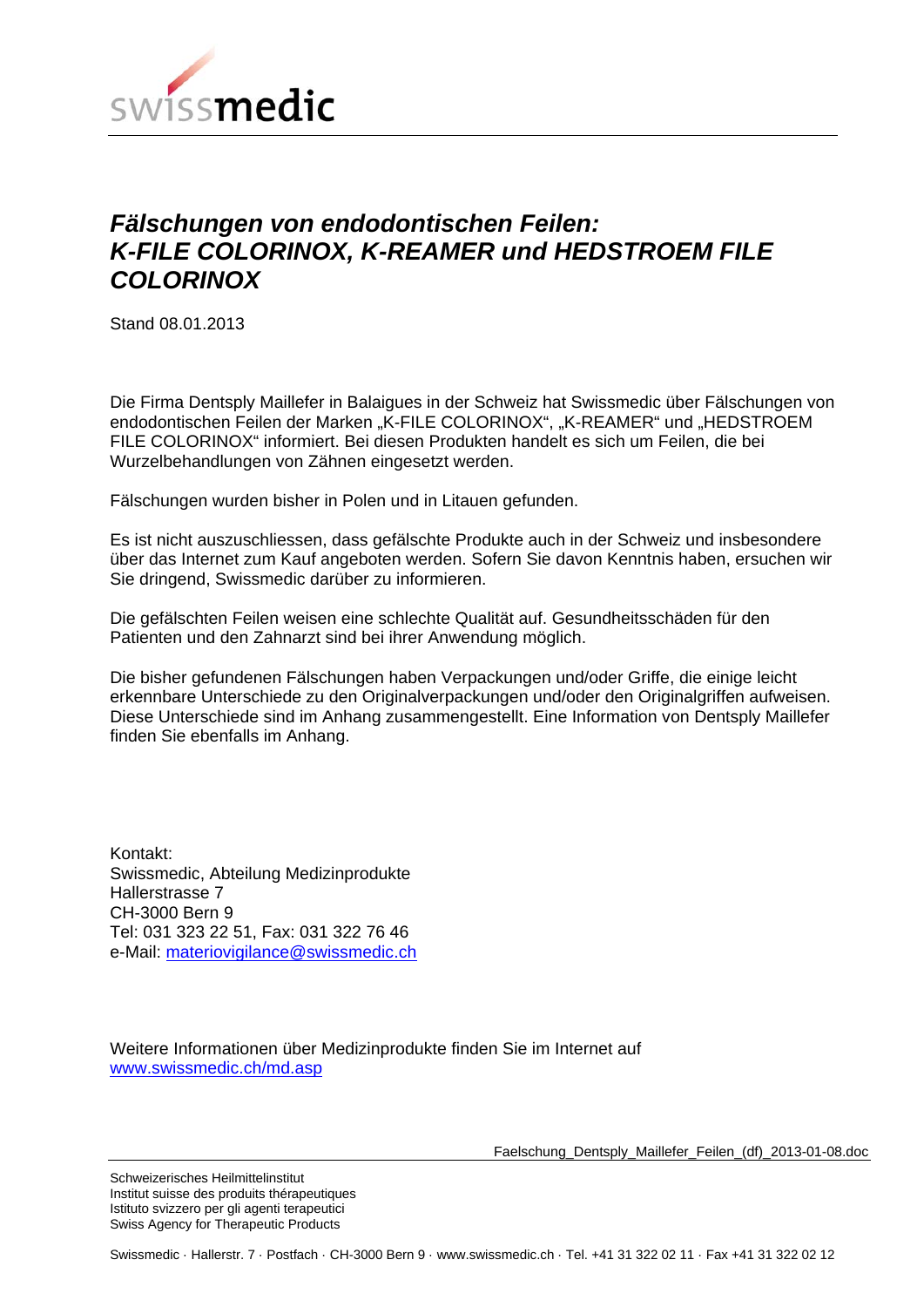## Vk\_20121129\_12



| Geht an.<br>EDV eingstraach.        | <b><i>Institut suisse des produits</i></b>                                                              |
|-------------------------------------|---------------------------------------------------------------------------------------------------------|
| Post<br>19. NOV. 2012<br>Eingeng:   | thérapeutiques Swissmedic<br><b>Division Dispositifs Médicaux</b><br><b>All'attn. de M. Petitpierre</b> |
| KST/KTR/Projekt   Konto / Null 2041 | <b>Hallerstrasse. 7</b>                                                                                 |
|                                     | <b>CH-3000 BERNE 9</b>                                                                                  |
| Dat                                 | Ballaigues, le 15 novembre 2012                                                                         |

#### **Avis de contrefaçon:**

Monsieur,

Nous voudrions vous informer que nous avons identifié la présence de contrefaçons pour certains de nos produits.

Il s'agit en particulier de nos limes endo acier : K-FILE COLORINOX<sup>®</sup>, K-REAMER<sup>®</sup> et les HEDSTROEM FILE COLORINOX®

Ces produits sont des copies reproduisant nos nom, adresse, désignation, aspect général et CE.

Veuillez trouver ci-joint, pour complément d'information, quelques photos des ces produits comparés aux notres.

A ce jour ils n'ont été trouvés qu'en Pologne et en Lithuanie, mais la mauvaise qualité de ces contrefaçons nous amène à craindre des problèmes notamment en ce qui concerne les déclarations d'incidents.

Je vous prie d'agréer, Monsieur, mes cordiales salutations.

**MAILLEFER INSTRUMENTS MANUFACTURING S.ar.I** 

**Glawdys Monnin** Assistante Affaires Réglementaires

**Dentsply Maillefer** Chemin du Verger 3 - CH-1338 Ballaigues Switzerland Phone Annexes 43 52 ext. Fax +41 (0)21 843 92 93 www.dentsplymaillefer.com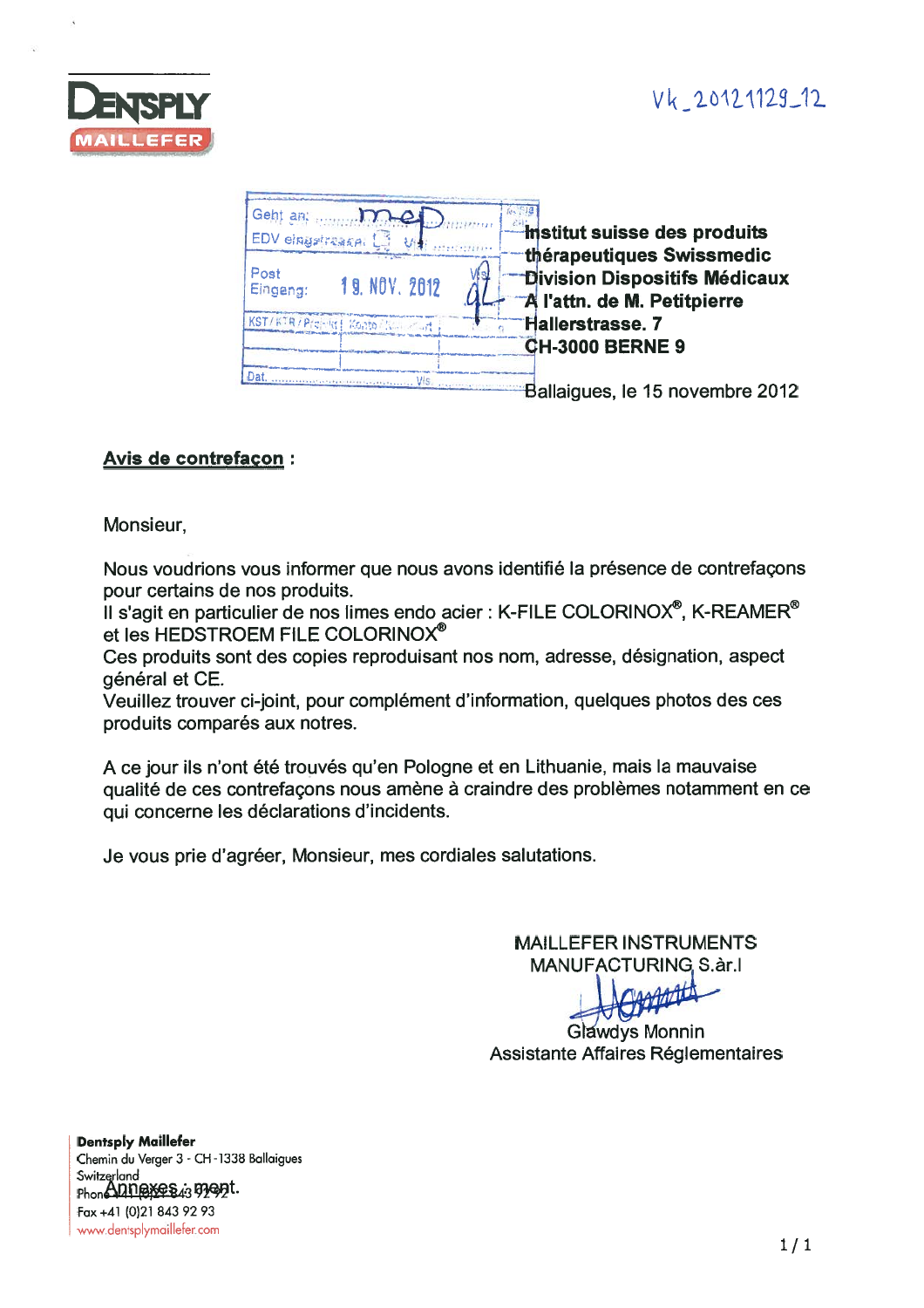

Institut suisse des produits therapeutiques Swissmedic Division Dispositifs Mödicaux A I'attn. de M. Petitpierre Hallerstrasse. 7 3000 BERNE 9 SUISSE

Ballaigues, 22 October 2012

#### Re: Counterfeit DENTSPLY Products

Dear Sirs,

Our company belongs to the DENTSPLY group of companies ("DENTSPLY").

We discovered that Osakadental, Unit 04, 7/F, Bright Waytower NO.33 Mong KO Road, KOWLQON, HK has recently sold copies of our K-FILE COLORINOX©, K-REAMER® and HEDSTROEM FILE COLORINOX<sup>®</sup> (see enclosed document describing the difference between our products and the counterfeits ones).

In addition, these products bear false:

#### (1) CE0459 mark,

(ii) Reference numbers, as the references indicated on these products do not match the size of the products as defined in the Dentsply Maillefer's intemal procedures.

(iii) Lot numbers, as the lot numbers indicated on these products do not match the Dentsply Maillefer's lot files and

(iii) Manufacturer's Name and address, as Dentsply Maillefer never manufactured these devices.

Therefore, they are obviously not in conformity with the applicable legislation and may lead to vigilance issues.

We believe it is important to bring this issue to your attention and leave it to you to decide any measures you deem appropriate.

In any case, we remain at your disposal for any further information you may need.

We thank you in advance for your assistance and remain,

Yours sincerely,

France

Luc Etienne **Dominique Legros** QA/RA Director & Management Representative General Manager CEO

Maillefer Instruments Holding Sàrl Maillefer Instruments Holding Sàrl

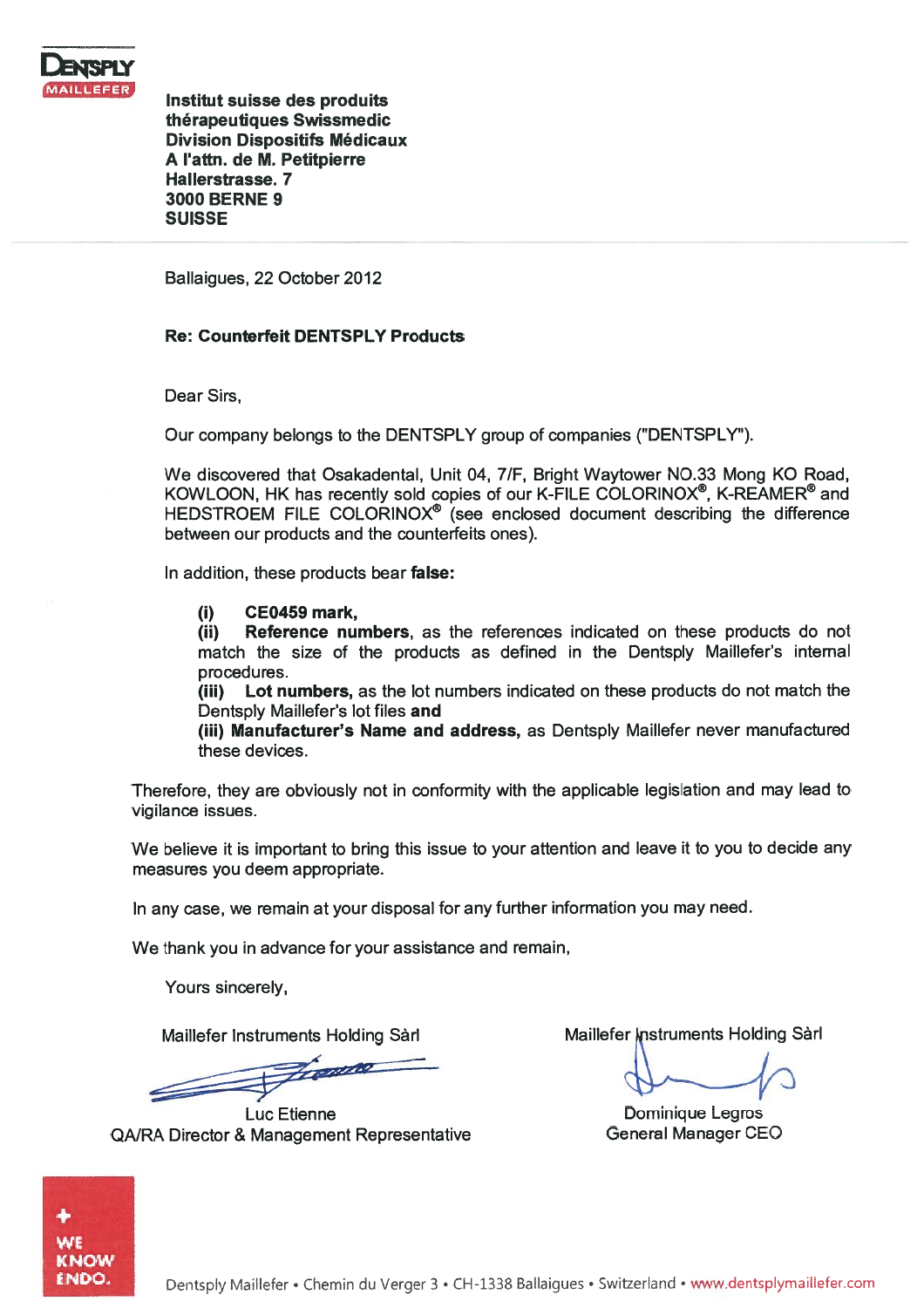

### **Fake primary packaging**



Counterfeit product has a ReOrder number ending in 12 and also carries a CE mark. DENTSPLY Maillefer does not produce such a product.

Counterfeit products do not have a lot number.

Counterfeit product labeling has a better quality compared to the original one.

Counterfeit product has the R marking different.



The lot number reference n°2350190 refers to Reamer instruments dedicated to surgical practice but not to root canal files.

Replacement of the word DENTSPLY by KOREA and the word «Ballaigues» by KOREA.

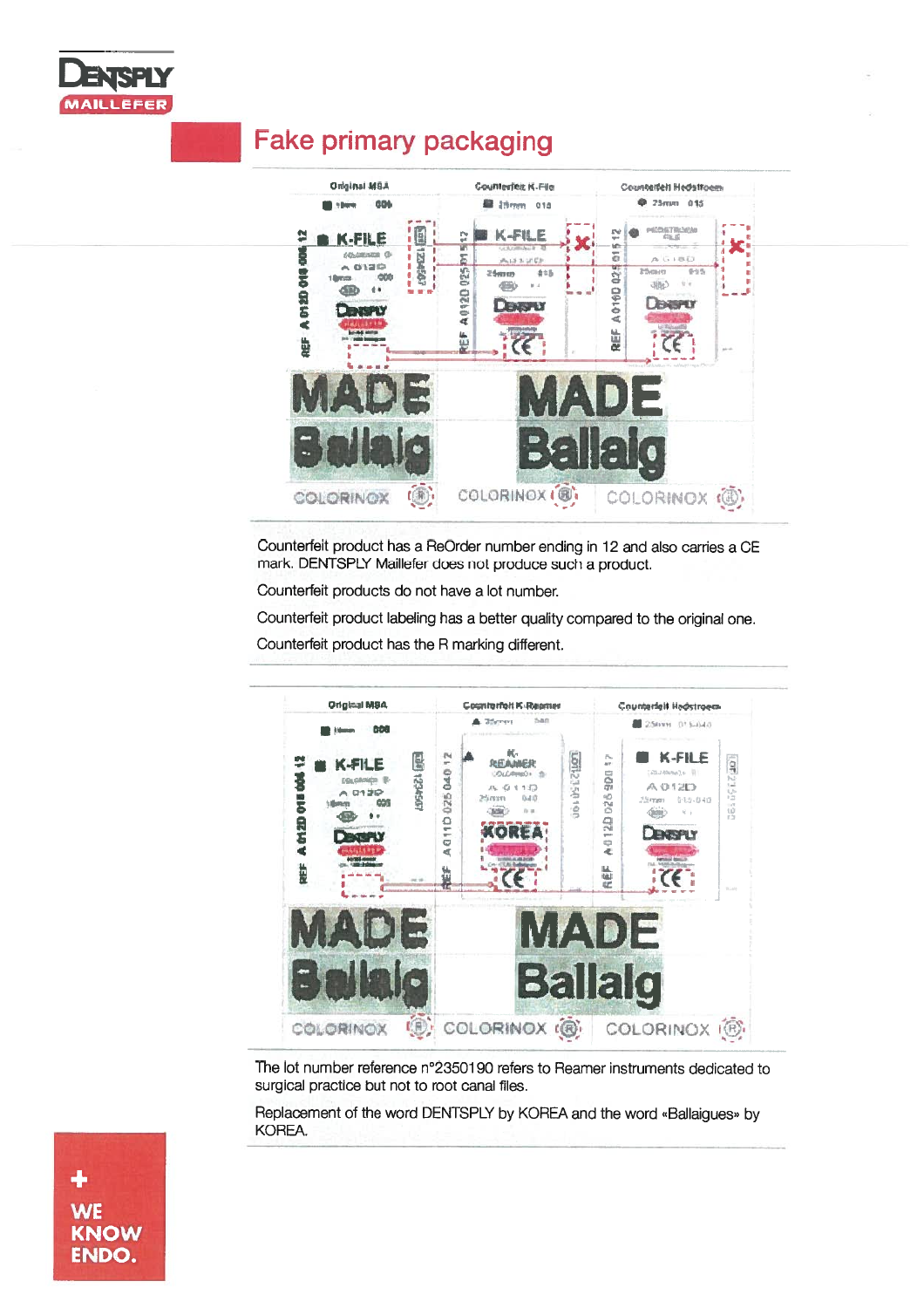

## **Fake versus original packaging**



Ejection points are similar with the old Maillefer box version in terms of dimensions but their number and positions are different.

There is no identification number on the bottom inside the box.

The box aspect is different in terms of shaping.

# **Fake versus original product**







Counterfeit instruments had many burrs with punctual defect of twisting but they have the same face and flute number.

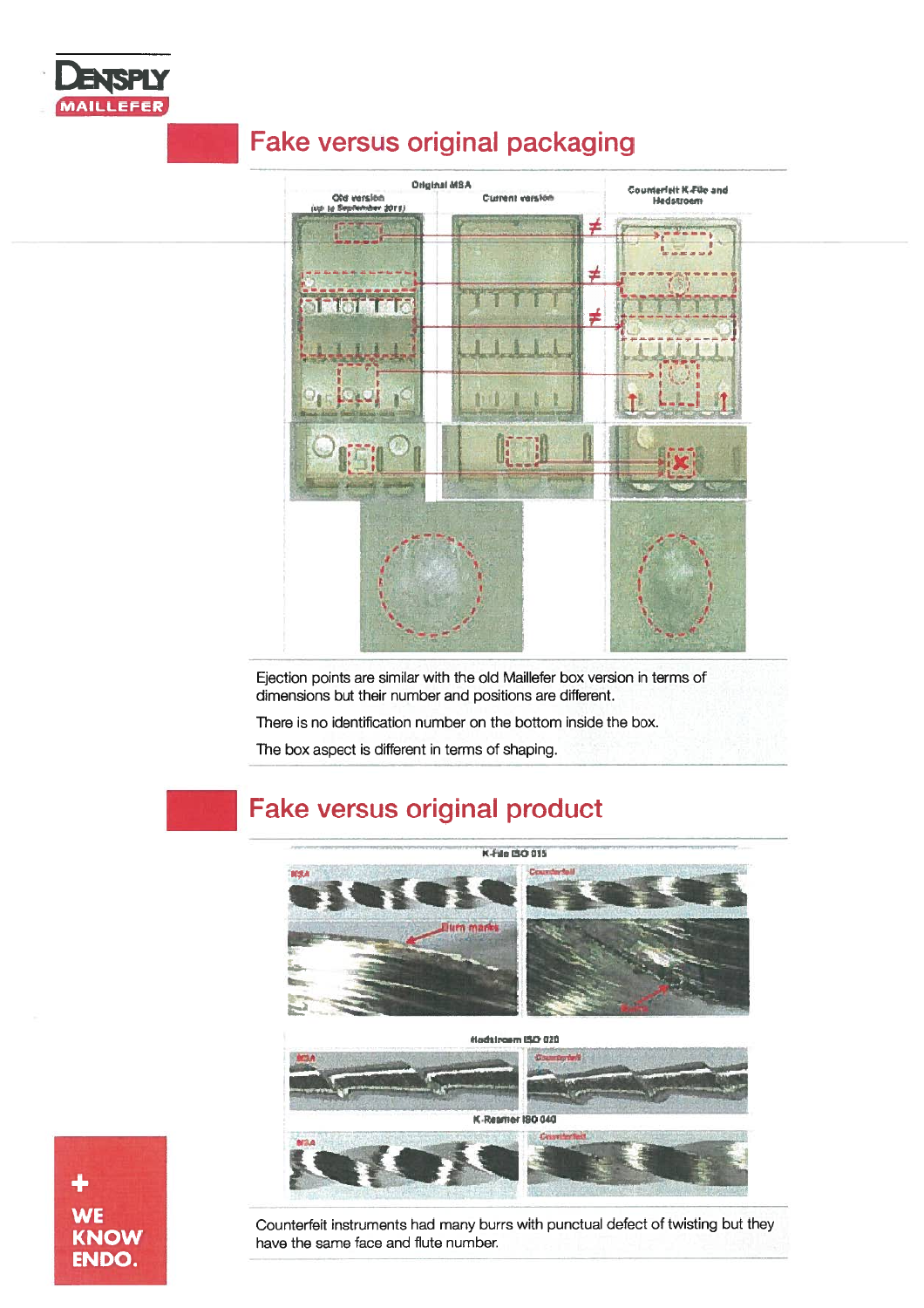

## **Fake versus original product**



Counterfeit instruments show flatened tips with knock marks.

## **Fake versus primary packaging**



Counterfeit products do not have a bar code. DENTSPLY Maillefer does not produce such a product.

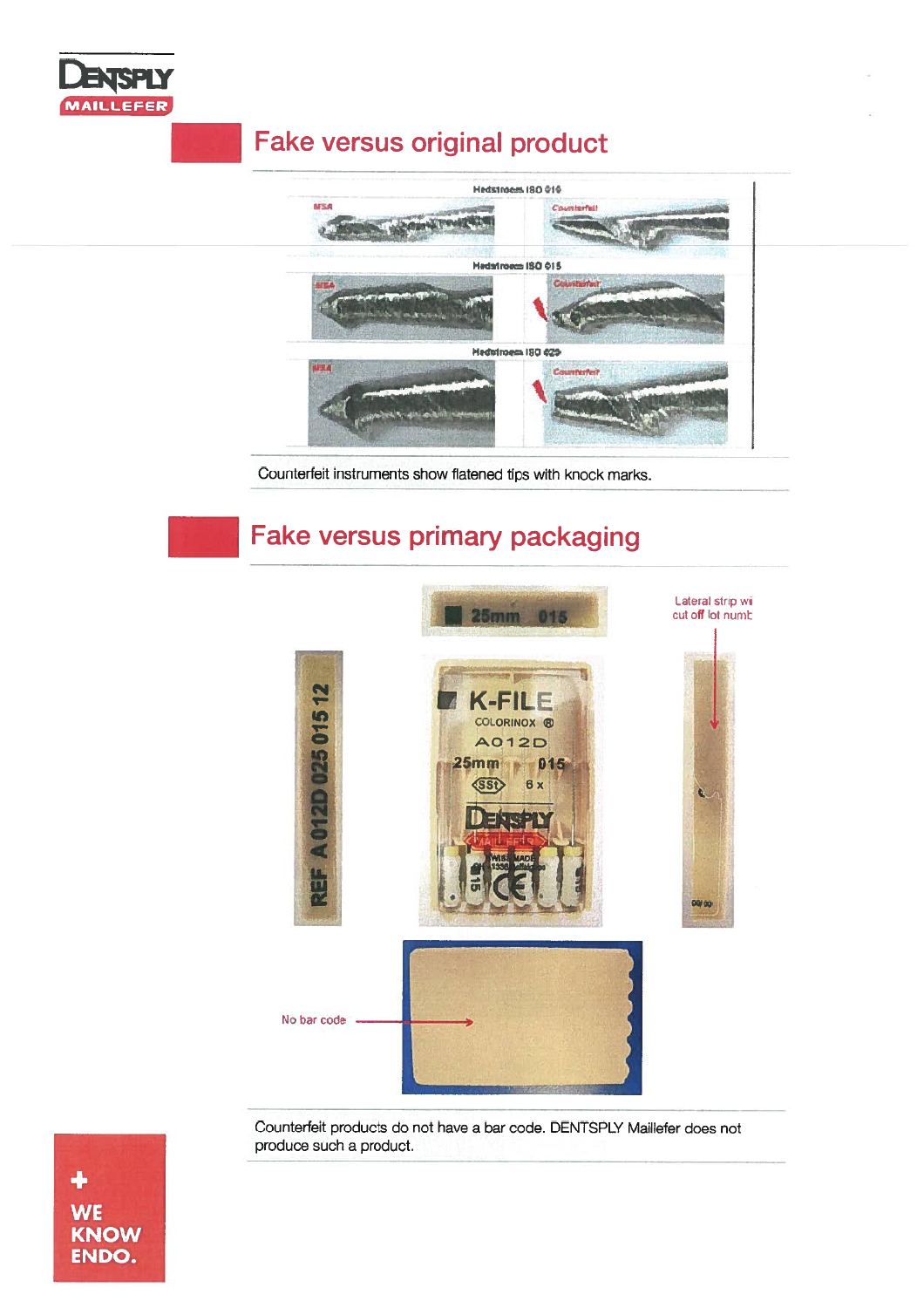

# **Fake versus original packaging**

### (rear active part)



Counterfeit hedstroems have similar rear active part and similar grinding mark orientations.

Many marks are visible on the shaft.

## Fake versus original product (handle)



Original hedstroem MSA

**Counterfeit Hedstroem with lot number** 



 $\ddot{\bullet}$ **WE KNOW** ENDO.

Counterfeit products had defect on the markings (oval injection point instead of round).

Counterfeit products had the same handle but with huge defect of injection.